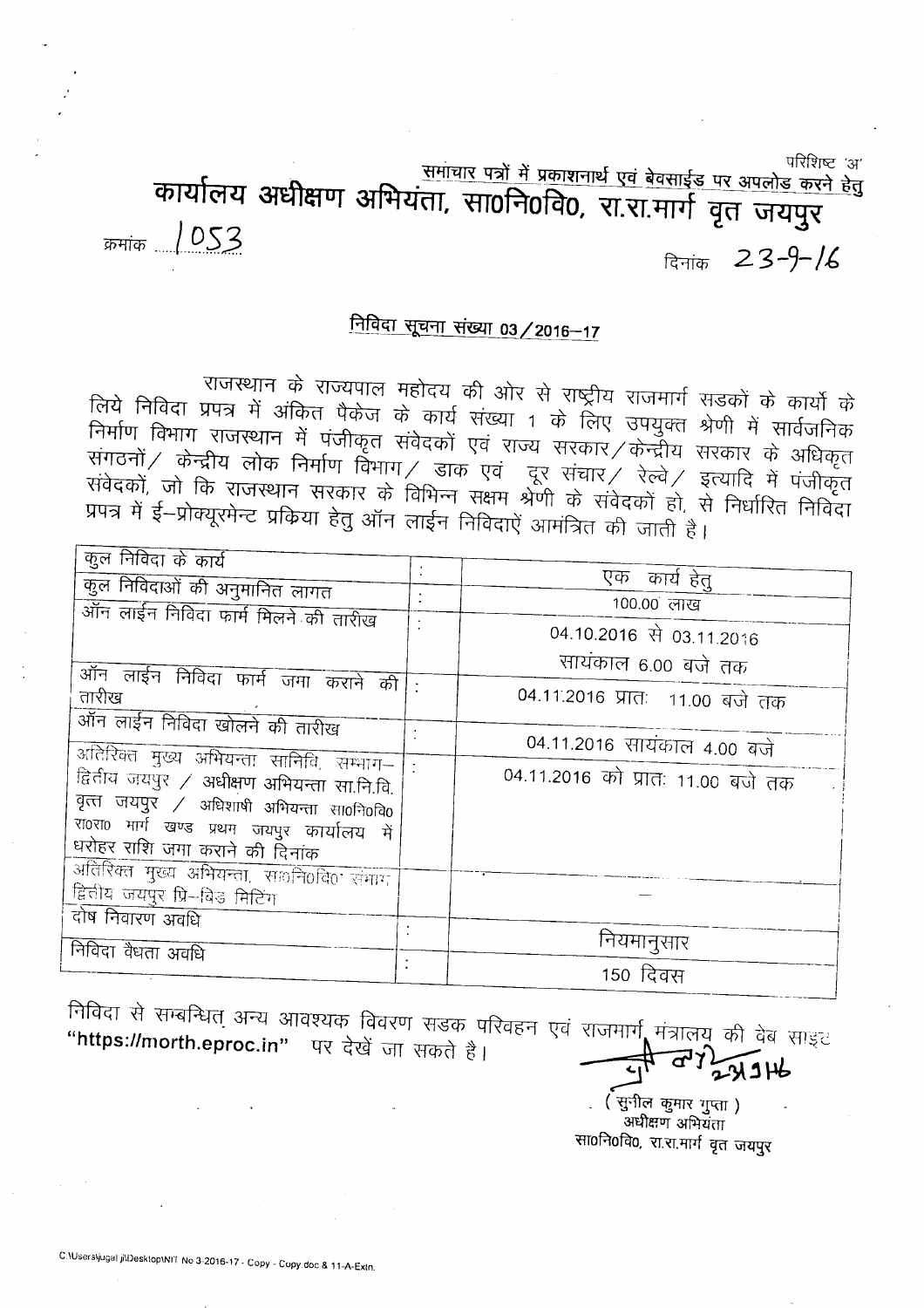अपलोड करने हेतु (परिशिष्ट 'ख')

### राजस्थान सरकार राष्ट्रीय उच्च मार्ग परियोजना राष्ट्रस्तरीय निविदा सूचना

क्रमांक 1053

दिनांक 23-9-16

## <u>निविदा सूचना संख्या - 03 / 2016-17</u>

राजस्थान के राज्यपाल महोदय की ओर से मुख्य अभियन्ता (रा०रा० मार्ग) सार्वजनिक निर्माण विभाग, राजस्थान, जयपुर द्वारा निम्नलिखित पैकेज कार्य संख्या 1 के लिए डिफैक्ट लाईब्लिटी अवधि जो कि निविदा प्रपत्र में अकित हैं, के लिए राजस्थान सरकार में उपयुक्त श्रेणी में पंजीकृत संवेदकों और समकक्ष संवेदकों जो कि केन्द्रीय लोक निर्माण विभाग, डाक एवं तार विभाग, रेल विभाग एवं अन्य केन्द्र / राज्य सरकार एवं उनके उपकम में पंजीकृत संवेदकों से ई-टेन्डरिंग प्रकिया द्वारा) ऑन लाइन निविदायें आमंत्रित की जाती है :-

| क.<br>स. | कार्य का नाम<br>$\overline{2}$                                                                                                                                                                                                                                                                                                      | कार्य की<br>अनुमानित<br>लागत<br>लाखों में<br>3 | *धरोहर<br>राशि<br>लाखों<br>ਸੇਂ<br>4 | निविदा शुल्क<br>5                                                 | कार्य पूर्ण<br>करने की<br>अवधि<br>6 | डिमाण्ड ड्राफ्ट के पक्ष में<br>$\overline{7}$                                                                                                                                                                        | निविदा प्राप्ति<br>कार्यालय का नाम<br>8               |
|----------|-------------------------------------------------------------------------------------------------------------------------------------------------------------------------------------------------------------------------------------------------------------------------------------------------------------------------------------|------------------------------------------------|-------------------------------------|-------------------------------------------------------------------|-------------------------------------|----------------------------------------------------------------------------------------------------------------------------------------------------------------------------------------------------------------------|-------------------------------------------------------|
|          | राष्ट्रीयराजमार्ग सं0 248ए  <br>के कि.मी. 86/800 से<br>कि.मी. 127 / 700 कि.मी.<br>तक दो लेन मय पेव्ड<br>सोलंडर   जिसमें कि.मी.<br>92/600 (हनुमान चौराहे)<br>से कि.मी. 103/800<br>(बगड का तिराहा ) की<br>लम्बाई में फोर लेन मय<br>पेव्ड सोल्डर] निर्माण कार्य<br>की फिजिलिविटी स्टेडी<br>कर विस्तृत प्रोजक्ट रिपोर्ट<br>तैयार करना । | 100.00                                         | $\ast$<br>2.00                      | स्टेशनरी<br>चार्जेज रू.<br>1000+ निविदा<br>शुल्क 1000+<br>15% ਕੇਟ | 6 माह                               | पि एण्ड अकाउण्ट्स ओफिसर,<br>सडक<br>एव परिवहन एवं<br>राजमार्ग मंत्रालय नई दिल्ली  <br>पिएबल एट नई दिल्ली राशि<br>रू. 2300/– एवं राशि रू.<br>$405 / -$ मैसर्स सी1 इण्डिया<br>प्रा. लि. नई दिल्ली ई-पेमेन्ट<br>द्वारा । | अधीक्षण अभियन्ता<br>सा.नि.वि.रा.रा.मार्ग<br>वृत जयपुर |

सा.नि.विभाग में पंजीकृत संवेदकों द्वारा 2 प्रतिशत की बजाय 1/2 प्रतिशत धरोहर राशि जमा करायी जा सकेगी।

#### $(3I)$  – सामान्य

- 1 राजस्थान सरकार वित्त विभाग (व्यय–III) के अनुसारण में रू. 1.50 करोड से 5.00 करोड की लागत के सडक कार्यो के लिये नरेटेशियल एसेसमेन्ट पद्धति अपनाई जावेगी। रू. 5.00 करोड से अधिक लागत के सडक कार्यो के लिए तकनीकी एवं वित्तीय बिड पद्धति अपनाई जावेगी जबकि रू. 1.50 करोड से कम लागत के कार्यों के लिये रिार्फ वित्त्तीय बिड होगी।
- 2. निविदा देने की शर्ते एवं अन्य विवरण किसी भी कार्य दिवस को कार्यालय समय में सम्बन्धित कार्यालय में देखे जा सकते हैं।
- 3. किसी निविदा को स्वीकार करने )एवं बिना कारण बताये निरस्त करने के समस्त अधिकार सक्षम |अधिकारी के पास सुरक्षित है। आर.पी.डब्ल्यू.ए.-100 की समस्त शर्ते मान्य होगी।

(ब) - बिडींग डाकूमेन्ट

1. निविदा प्रपत्र को इन्टरनेट साइट "https://morth.eproc.in" से दिनांक 04.10..2016 को प्रातः 10 वजे से दिनांक 03.11. 2016 को सांय 6.00 बजे तक डाउनलोड (download) कर सकते है।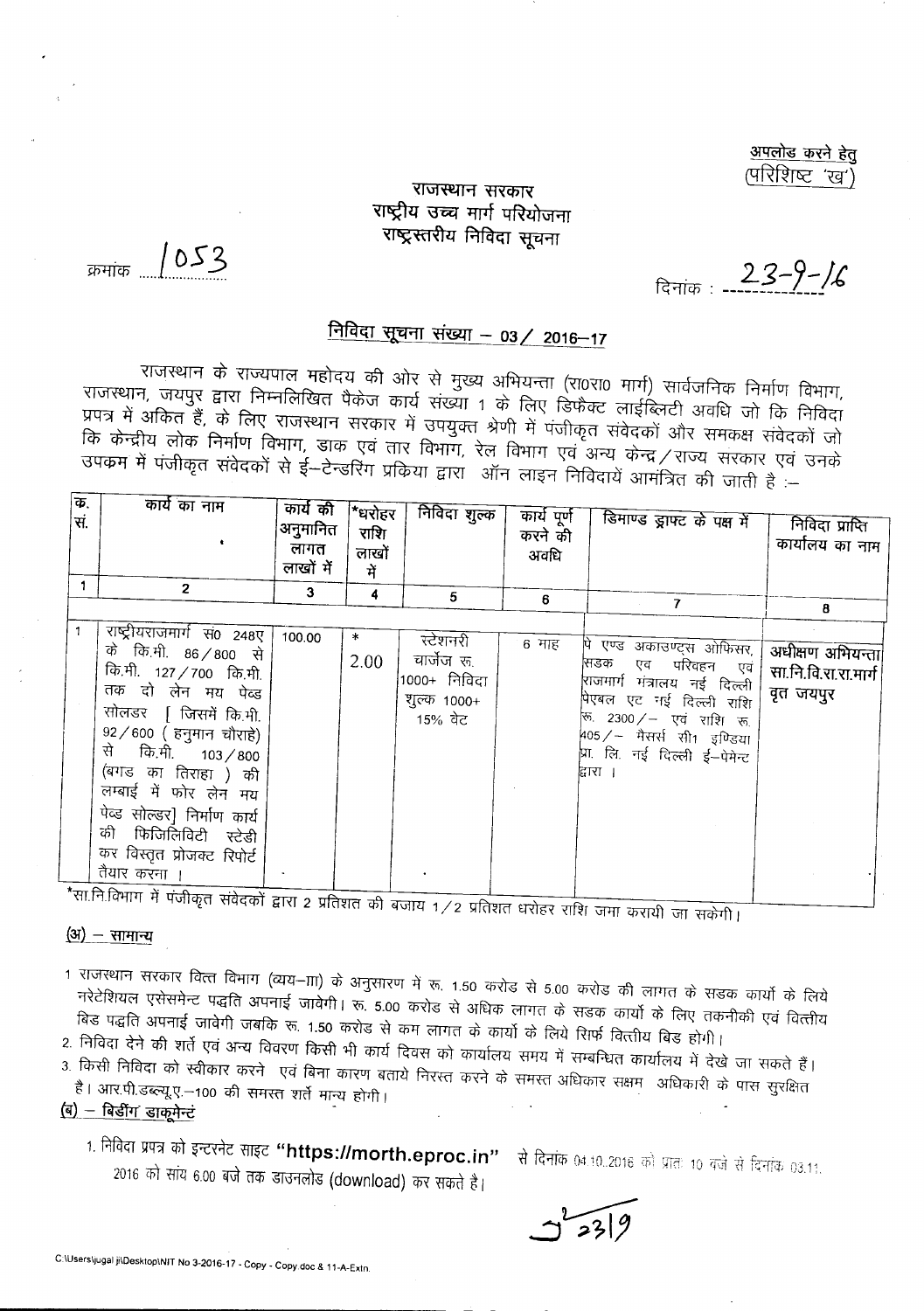*"https:llmorth.eproc.in"* **qx,** सानिवि, रा.रा.मार्ग खण्ड प्रथम जयपुर, एवं उपरिथत निविदादाताओं या उनके प्रतिनिधियों के समक्ष दिनांक 04.11..2016 को सांय 04.00 बजे खोली जायेगी।

यदि किसी कारणवश उस दिन अवकाश रहता है तो अगले दिन उसी समय व उसी स्थान पर निविदायें खोली जायेगी। (ब) निविदा की समस्त प्रकिया ऑन लाइन होगी ।

.<br>(स) प्री—बिड मिटिंग का आयोजन सम्बन्धित अतिरिक्त मुख्य अभियन्ता सा.नि.वि.संभाग द्वित्तीय जयपुर) के कार्यालय में दिनांक — को . . .<br>| प्रातः 11.00 बजे किया जावेगा यदि किसी कारण वश उस दिन अवकाश रहता है तो अगले कार्यदिवस उसी समय व उसी स्थान पर fh-बिड मिटिंग आयोजित की जावेगी जिसमें निविदा की धारा 9.2 के अन्तर्गत दर्शाये अनुसार विभिन्न मुदो एवं प्रश्नों के उत्तर दिये \ITTC)Tr <sup>1</sup> ~f2.T iT c)q ~ qi( +tT 3f1Rr cncRUT ~~c{) - *q>1* >m1: 11.00 ~ OC{) <sup>~</sup> x:[q)('f ~ <sup>1</sup>

(द)तकनीकी निविदा में सफल निविदाताओं के वित्तीय निविदा प्रपत्र इलेक्ट्रोनिक फारमेट में बेवसाईट<br>**"https://morth.eproc.in"** पर<sup>्</sup>सबंधित अर्थात्मण अधिकत्य काजिनि सात्मार्ग न सम्पन्न कर कर्म हैं को कि पर संबंधित अर्धाक्षण अभियन्ता सानिवि, रा.रा.मार्ग वृत जयपुर <mark>कार्यालय में खोली जायेगी।</mark> - जिसके लिए समय एवं दिनांक सफल निविदा दाताओं को संबंधित अतिरिक्त मुख्य अभियन्ता द्वारा सूचित कर दिया जाएगा।

3 निविदा प्रपत्र को वेबसाईट **"https://morth.eproc.in"** पर देखा जा सकता है। निविदा प्रपत्र में निविदाकर्ता के लिए योग्यता ~देन गर्न नगमपनकता का पात्रता, प्लान, स्पीसीफेकेशन, ड्राइंग विभिन्न कार्यों की मात्रा एवं दरों का विवरण, नियम, शर्ते एवं अन्य<br>विवरण वर्णित है।

निविदादाता इन प्रपत्रों को डाउनलोड download कर सकते है। निविदादाता द्वारा कार्य संख्या एक के लिये निविदा शुल्क डिमाण्ड ड्राफ्ट के रूप में ~ कार्यालय अतिरिक्त मुख्य अभियन्ता सानिवि, सम्भाग— द्वितीय जयपुर / अधीक्षण अभियन्ता सा.नि.वि. वृत्त जयपुर / 3ffmrr~ 3~ x:rr0f.1or40, XTOXTOTfTlf <sup>~</sup> q~ \Jf(./T" c5 Cl>TlI~ "1 f<8fq; 04112016'¢r >m1: 11.00 E!\il (1cp (1cp UfI1T <sup>~</sup> 3TTCf~<r¢" <sup>~</sup> I

4 निविदा प्रपत्र के साथ निविदा खोलने की तिथि तक उपरोक्त सारणी के कॉलम संख्या 4 में दर्शायी गयी धरोहर राशि कार्य संख्या 3rimwft 3ffinRrr, ~f.r¢ f.1TrfUj r~n'T, x-~ xf\iT1.T1-T (9U6~ **(Executive Engineer PWD NH Division-I Jaipur )** के पक्ष में भुगतान योग्य संलग्न करनी होगी । धरोहर राशि निविदा प्रपत्र में दर्शाई गई किसी भी विधि से >ii"ll ~ft *1[Ci ~~* 'f}mrr f.'!fcl~ ~~ *q,')* ·tT-t./(11fi'rfi: xl I1fHc;jR-f (45) f~CI *31iUq)'* ~JIA 1

- 5. <u>ई-टेन्डरिंग के लिये निविदा दाता हेतु निर्देश</u>
	- 3l' 'fflff ~rr q;)- <sup>~</sup> ~)uJT-i.f,T ~f'Gfc{q MilleR \'.IllTur q".;j ';'11 t.~rTTI (,,[1 fin f~:s l'j ~m «.jfulj q)j 'Tjlf l~'IIIT *(h:* हस्ताक्षर करेगा) जो लाईसेन्सधारी से सत्यापित होगा। (लाईसेन्स धारी सीण्एस की लिस्ट **"http://www.ccagov. in"** पर देखा जा सकता है।)
	- ब. ई--टेण्डरिंग में भाग लेने वाले निविदाओं को अपनी फर्म का रजिस्ट्रेशन **"https://morth.eproc.in"** पर रजिस्टर करवाना होगा। जिसका यूजर आई.डी. एवं पासवर्ड का वार्षिक शुल्क रू. 2247/-- (सभी कर सहित) गैसर्स सी--1 इण्डिया *Wt4c FR. ~~* Fc: <sup>~</sup> c5 ~TIT qj~ *Cf>ru /* tfi:lc: C5Rl (TIR'C{ cnru c:r ~\Jlf *Cf>ri* IJic;j) xl ~-TT(Wf f¢<if "J] xlq5lJ] 1 जिसकी वैधता अवधि रजिस्टेशन ऑन लाईन करने से एक वर्ष होगी।
	- स. ई-टेण्डर की सभी पूर्ण निविदायें सडक परिवहन एवं राजमार्ग मंत्रालय की बेवसाईड **"https://morth.nic.in"** दिनांक 04.10 .2016 से 03.11.2016 तक सांय 6.00 बजे तक निःशुल्क देखी जा सकती है।
	- द. ई--टेण्डरिंग में भाग लेने वाले सभी निविदाता को प्रार्थना पत्र प्रोसेरिंग फीस के लिए आमंत्रित कार्यों की सूची के कॉलम नं. 7 के अनुसार मैसर्स सी—1 इण्डिया प्राईवेट लि. के पक्ष मे ई—भुगतान कराना होगा।
	- य. ई-टेण्डर निविदायें सडक परिवहन एवं राजमार्ग मंत्रालय की बेवसाईड **"https://morth.eproc.in"** पर दिनांक 04.10. 2016 से 03.11.2016 को 12 घण्टे निःशुल्क उपलब्ध है।

## निम्नलिखित बातें ध्यान देने योग्य है:-

- (अ) बिड जमा कराने के दिनांक से कम से कम एक गहीने तक रजिस्ट्रेशन मान्य होना चाहिये।
- (ब) रजिस्ट्रेशन मान्य होने के अवधि के दौरान ही बिड जमा कराना चाहिये।
- (1) indentified the straps of strand at starting the starting of the starting of the starting of the starting of<br>सकता है।
- (द) यदि फर्म ⁄ संयुक्त उपकम मौर्थ के ई--टेण्डर पोर्टल <mark>https://morth.eproc.in</mark> पर पहले से ही पंजीकृत हो एवं पंजीकरण ah अवधि समाप्त नहीं हुई हो तो फर्म/संयुक्त उपकम को नया पंजीकरण कराने की आवश्यकता नहीं है।
- निविदा सूचना इटरनेट साइट **"https://morth.eproc.in"** पर उपलब्ध है । 6. अन्य विवरण निविदा प्रपत्रों में उपलब्ध हैं।  $\overline{7}$ .

231914 ~ सूनील कुमार गुप्ता ) अधीक्षण अभियंता

सा0नि0वि0, रा.रा.मार्ग वृत्त जयपुर